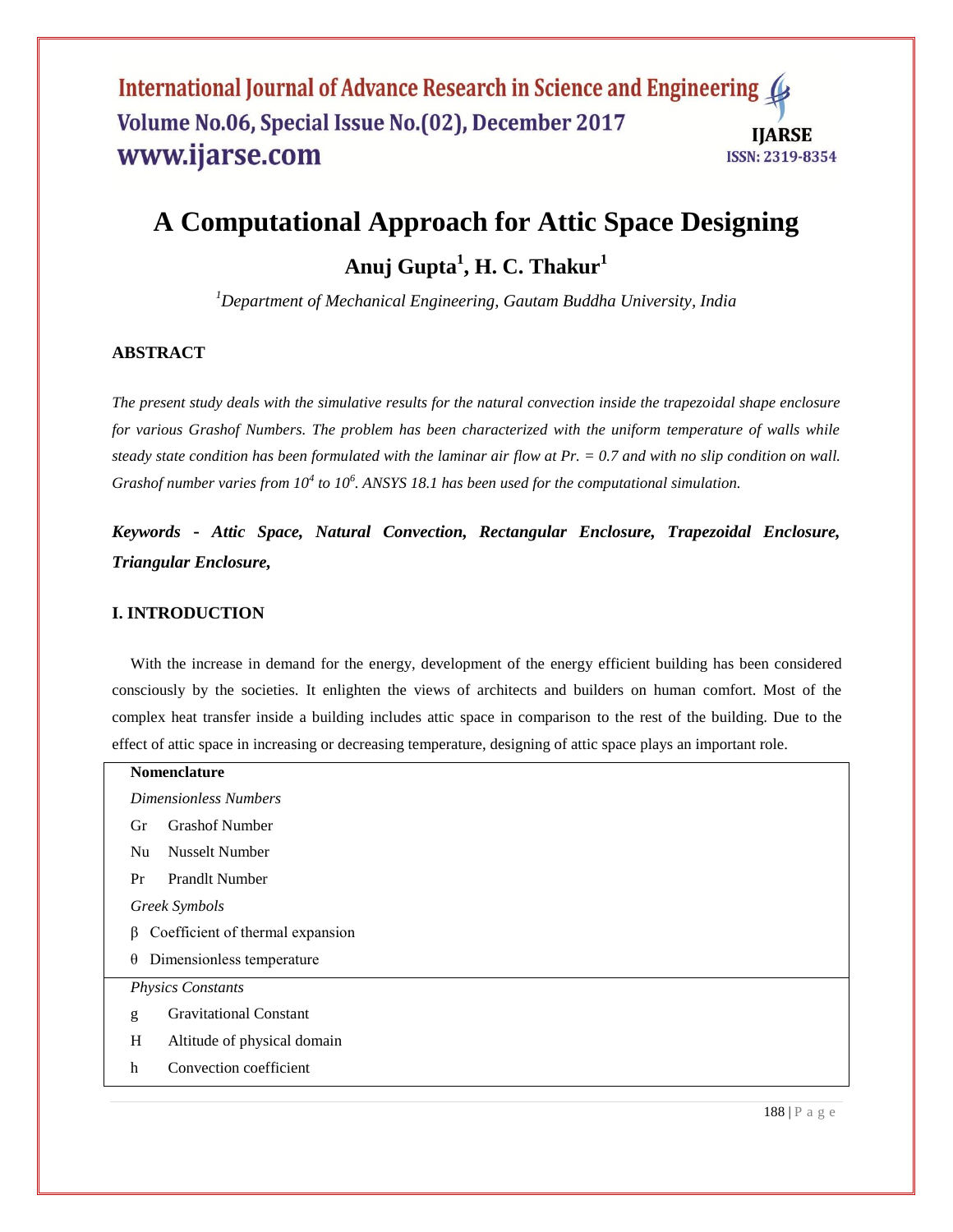- k Thermal Conductivity of fluid
- L Length of the bottom wall for present study domain; Length of heater for reference study
- $L_H$  Total length of hot wall/s
- P Pressure of fluid inside enclosure
- S Length of the top wall for present study;
	- Distance between center axis and mid-point of the heater located in reference study
- $T_H$  Temperature of hot wall
- T<sup>L</sup> Temperature of cold wall
- U; V Velocity of Air
- W Length of the half of bottom wall in reference study

Corcione [1] has studied the Natural convection in an air filled rectangular enclosure heated from below and cooled from above for a variety of thermal boundary conditions at the sidewalls. They found the Numerical results for different values of both the height ratio of the enclosure and the Rayleigh number. Saravanan et al. [2] investigated the Buoyancy-driven convection in a square cavity with localized bottom heating and symmetrical cooling from the vertical walls in the presence of magnetic field was studied numerically. It was found that the overall heat transfer gets intensified or subsided for an increase in the source length depending on whether it is isothermal or is flux. Cheikh et al. [3] experimented natural convection in a square enclosure with localized heated from below and cooled from above for a variety of thermal boundary conditions at the top and sidewalls. Corvaro and Paroncini [4] analyzed natural convection in square cavities heated with a discrete heater from below and cooled by sidewalls. A. Dalal et al. [5] state that natural convection occur in the vicinity of tilted square cylinder in the range of ( $0^{\circ} \le \theta \le$ 45°) inside an enclosure having horizontal adiabatic wall and cold vertical wall figure out by cell-centered finite volume method, which is used to reckoned two dimension Navier strokes equation for incompressible laminar flow. And taken the value of Rayleigh number is Ra=  $105$ , Pr. = 0.71. G. De Vahl Davis [6] expresses that differentially heated side walls of square cavity are figure out for precise solution of the equations. It has taken the Rayleigh numbers in the range of 103 Ra106. Santhosh Kumar M.K. [7] had investigated rectangle enclosure under steady and transient state at different Rayleigh number. CFD analysis of natural convection was executed using varying properties and varying boundary conditions. Study concluded that Nusselt number is dependent on thermal conductivity and Rayleigh number of fluid while independent from value of viscosity and density of fluid.

H.C. Thakur and T. K. Bhattacharya [8] focused on the analysis of air flow pattern in a circular segment with the benchmark study of Chin Lung Chen and Chin Hsiang Cheng [9] at different Grashof number.in their study, result was being concluded with the statement that number of recirculating cell increases with the increase in Grashof number.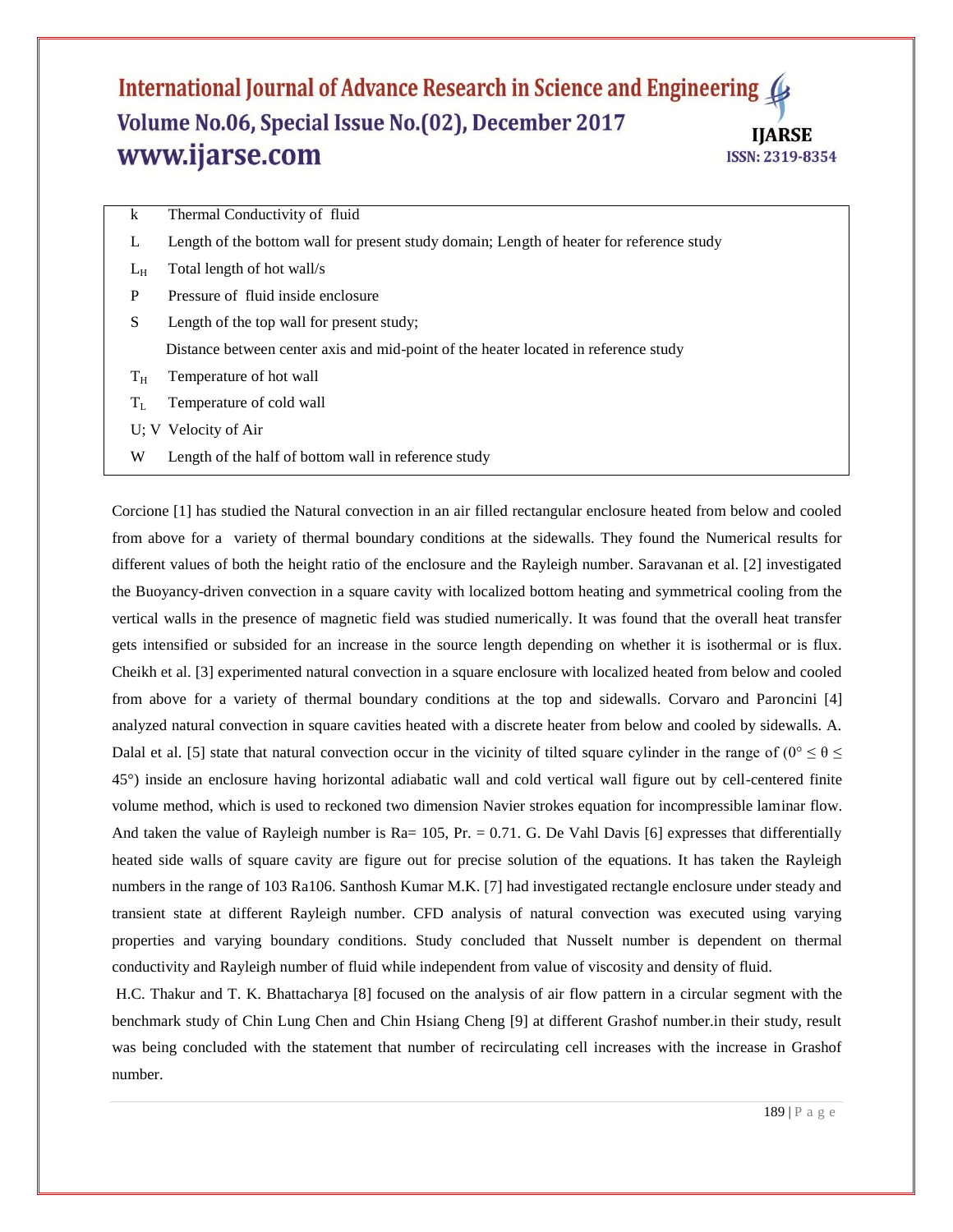The literature review concerning natural convection in isosceles triangular cavity shows that this configuration was the object of experimental and numerous numerical studies [10]. Earlier, the flow and temperature patterns, local wall heat fluxes and mean heat flux rates were measured experimentally by Flack [11] in isosceles triangular cavities with three different aspect ratios. The cavities, filled with air, were heated/cooled from the base and cooled/heated from the inclined walls covering a wide range of Grashof numbers. Akinsete and Coleman [12] conducted a numerical study based on the finite-difference method on natural convection flow of air contained in a righttriangular cavity (half of the isosceles triangular cavity) with a cold base, heated inclined wall and insulated vertical wall. Numerical solutions were obtained for height base ratios  $\leq 0.5$  in conjunction with Grashof numbers varying up to a maximum value of 8000. Poulikakos and Bejan [13] reported a theoretical and numerical investigation of natural convection inside a right-triangular cavity with cold inclined wall, warm base and insulated vertical wall. The theoretical fluid flow and temperature fields were determined on the basis of an asymptotic analysis valid for shallow spaces with aspect ratios approaching zero. Another phase of the study focused on the temporal evolution of the velocity and temperature fields using various aspect ratios of the cavity.

The finite-element method was used by Holtzman et al. [14] to model the complete isosceles triangular cavity without claiming cavity symmetry. A heated base and symmetrically cooled inclined walls were considered as thermal boundary conditions for various aspect ratios and Grashof numbers. These authors performed a flow visualization study to validate experimentally the existence of symmetry-breaking bifurcations in one cavity of fixed aspect ratio. This anomalous bifurcation phenomenon was intensified by gradually increasing the Grashof number. The main conclusion drawn in this paper was that, for identical isosceles triangular cavities engaging symmetrical and non-symmetrical assumptions, the differences in terms of mean Nusselt number were about 5%.

#### **1.1. Properties of Air**

The density of the fluid for natural convection systems is often represented with the Boussinesq approximation. The Boussinesq approximation is used for computational problems of this type to simplify the formation of the coupled Navier-stokes equations. The approximation assumes that density variations are small in the fluid except in evaluating the buoyancy force (gravity multiplied by density). In general, the Boussinesq approximation is only valid when the temperature differences in the system are small (less than 28°C). Table 1 shows data for the properties of air used for the study of all enclosures in this paper.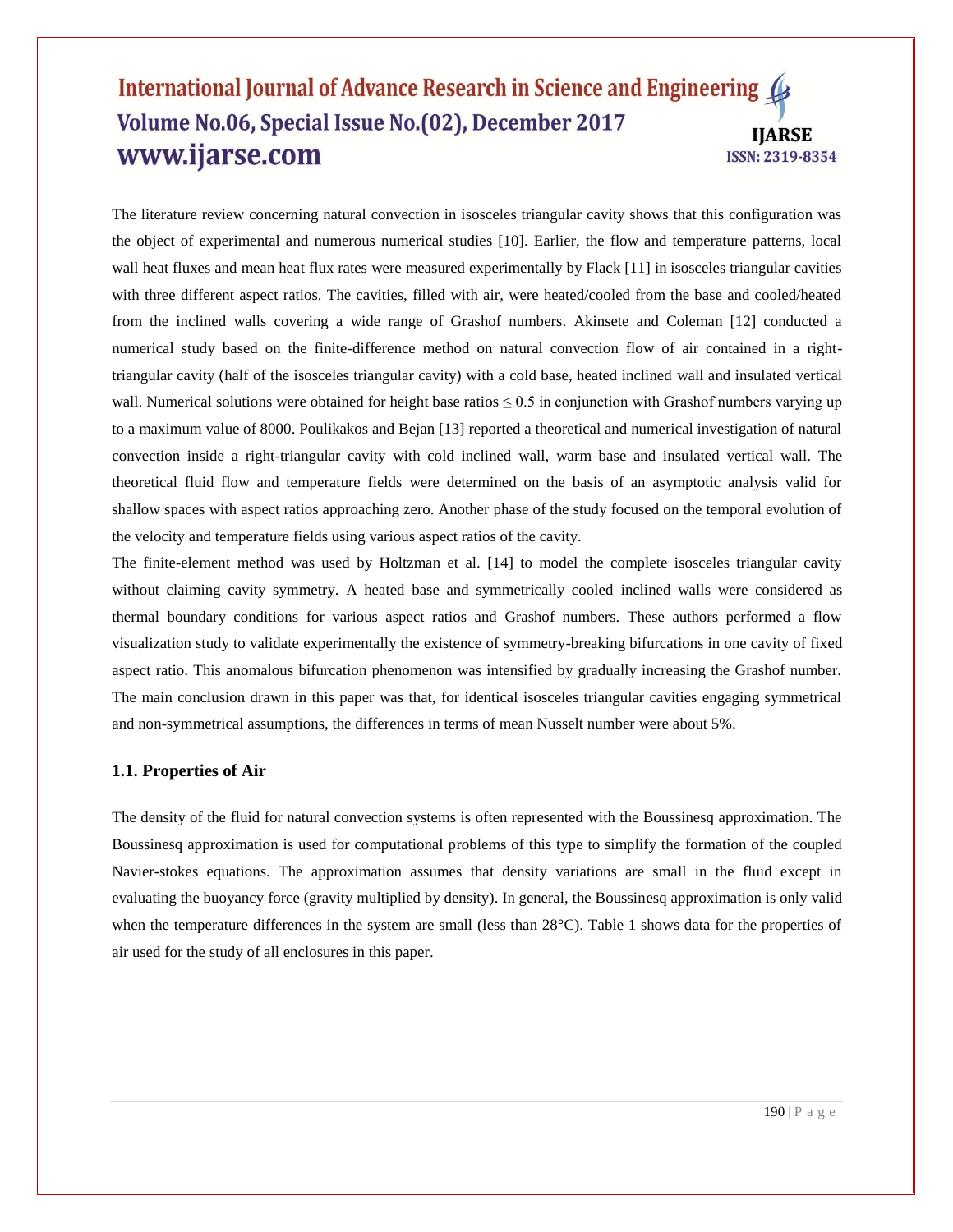| <b>Properties</b>          | <b>Symbol</b> | <b>Values</b>              |  |
|----------------------------|---------------|----------------------------|--|
| Gravitational acceleration | g             | 9.81 m/s <sup>2</sup>      |  |
| Density                    | ρ             | $1.0137$ kg/m <sup>3</sup> |  |
| Specific heat              | $c_p$         | $1007.5$ J/kgK             |  |
| Thermal conductivity       | k             | $0.02917$ W/mK             |  |
| Beta                       | ß             | 2.87e-3 $k^{-1}$           |  |

# **Table 1-Properties of air**

# **II. ASSUMPTIONS, GEOMETRY AND GOVERNING EQUATION**

Figure 1 provides the illustration of physical model to be use for numerical simulation considering following assumptions.

- 1. The flow of fluid is laminar and two dimensional.
- 2. Viscous dissipation is neglected.
- 3. Internal heat source or sink has not been introduced.
- 4. The fluid is Newtonian.
- 5. Compressibility effects is neglected.



**Fig 1: Physical Model**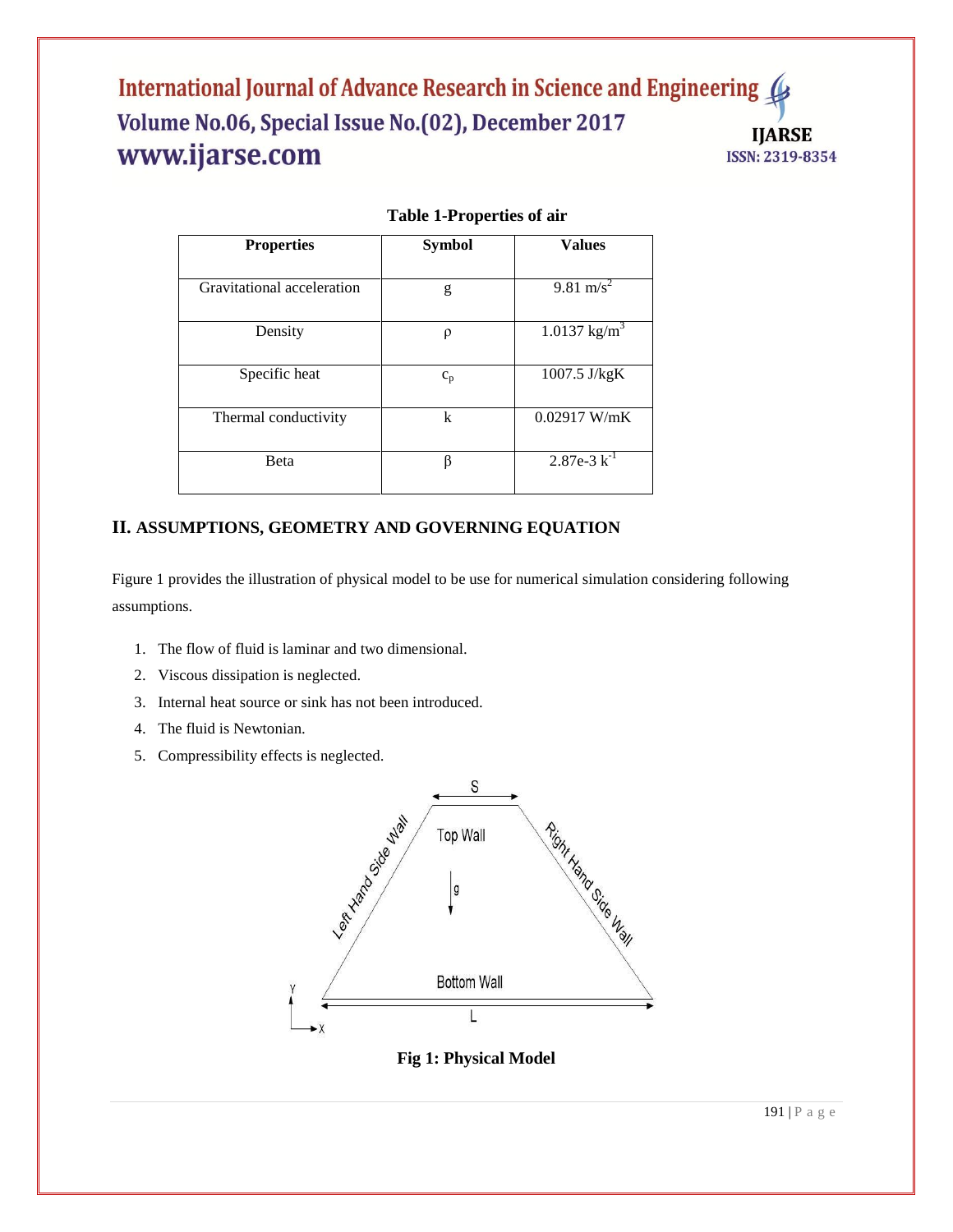With an objective to find optimized attic shape, ratio for the length of the upper wall and lower wall alters from 0 (isosceles triangle) to 1 (rectangle), which is defined as S/L.

Figure 2 represents the structure of mesh for few of the attic shapes considered for the simulation. Area near the wall of the enclosure is dense for the structure of the mesh. Dense area of the mesh helps in formation of good quality boundary layer near the wall of the enclosure.



**Fig 2 - Mesh for the physical domain (a)**  $S/L = 0$ **; (b)**  $S/L = 0.5$ **; (c)**  $S/L = 1$ 

The fluid properties are assumed to be constant except for the variation of density in the buoyancy term of the momentum equation, which is approximately by the Boussinesq approximation. The governing equations in dimensionless form may be obtained in the following form:

$$
\frac{\partial v}{\partial x} + \frac{\partial v}{\partial y} = 0 \tag{1}
$$

$$
U\frac{\partial U}{\partial x} + V\frac{\partial U}{\partial y} = -\frac{\partial P}{\partial x} + \frac{\partial^2 U}{\partial x^2} + \frac{\partial^2 U}{\partial y^2}
$$
(2)

$$
U\frac{\partial v}{\partial x} + V\frac{\partial v}{\partial y} = -\frac{\partial p}{\partial y} + Gr.\theta + \frac{\partial^2 v}{\partial x^2} + \frac{\partial^2 v}{\partial x^2}
$$
(3)

$$
U\frac{\partial\theta}{\partial x} + V\frac{\partial\theta}{\partial x} + \frac{1}{pr}\left(\frac{\partial^2\theta}{\partial x^2} + \frac{\partial^2\theta}{\partial y^2}\right) \tag{4}
$$

Dimensionless variables are defined by

$$
X = \frac{x}{L}, Y = \frac{y}{L}, U = \frac{u}{v/L}
$$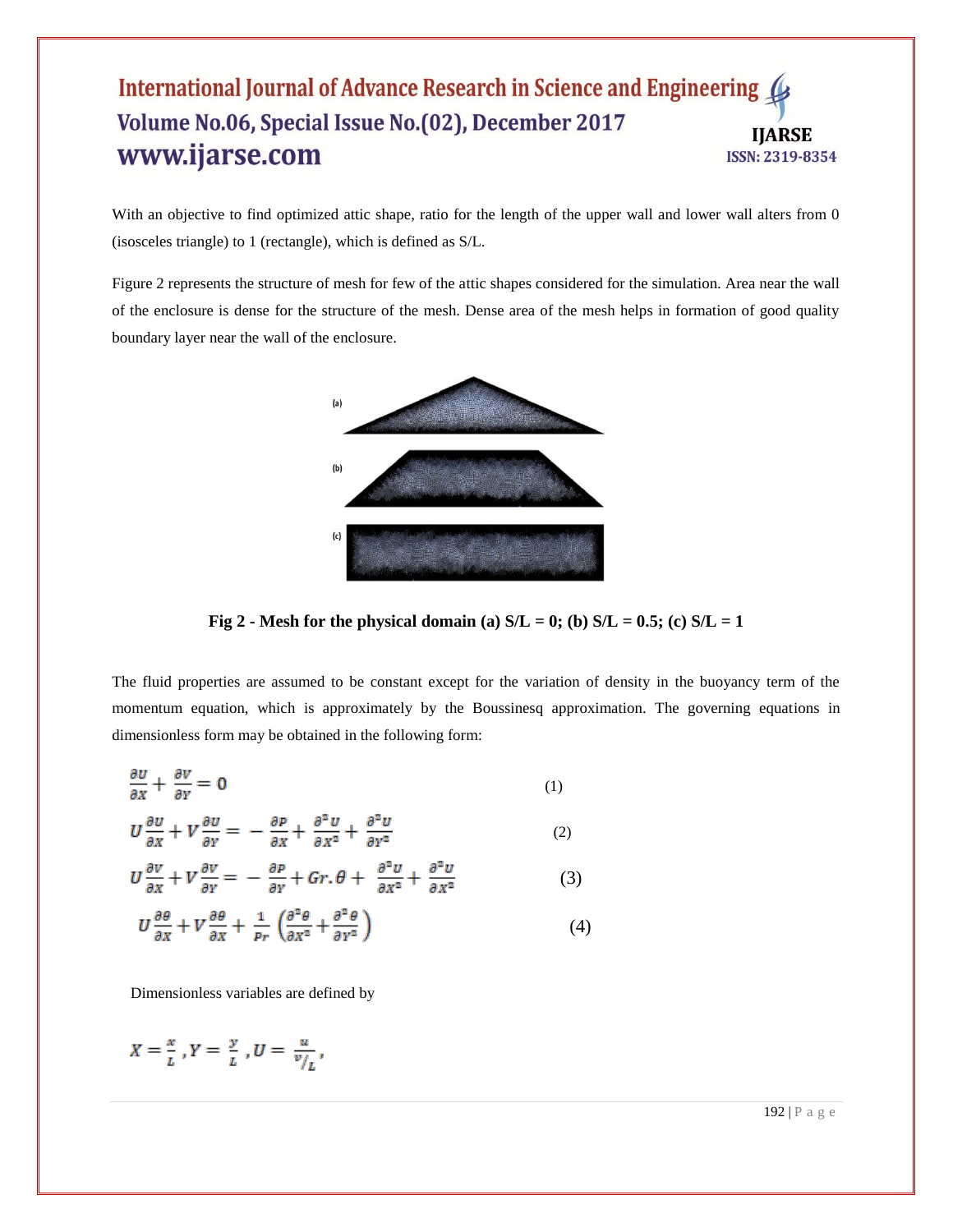$$
V = \frac{v}{v/L}, P = \frac{p}{\rho(v/L)^2}
$$
  
Pr =  $\frac{v}{\alpha}$ ,  $Gr = \frac{g\beta L^3 (T_H - T_L)}{v^2}$ ,  $\theta = \frac{(T - T_L)}{(T_H - T_L)}$  (5)

Boundary conditions associated with the above governing equations are given by

On hot wall,  $U = 0$ ,  $V = 0$  and  $\theta = 1$ 

On cold wall,  $U = 0$ ,  $V = 0$  and  $\theta = 0$ 

#### **III. VALIDATION ANALYSIS**

The present model is validated against the results of Saha et. al. [15]. An air filled triangular shaped enclosure has been considered. It has left wall at higher temperature and right wall at lower temperature. Additionally, discrete heating plate has been placed on bottom wall with a length given by "L". Validation exercise has been carried out for the fixed value of Rayleigh Number, S/W and L/W as 105, 0.5 and 0.4 respectively while aspect ratio changes from 0.2 to 1. Physical model for the enclosure is represented in figure 3.



Figure 3: Physical modal for the validation of simulation in reference of Saha [15]



193 | P a g e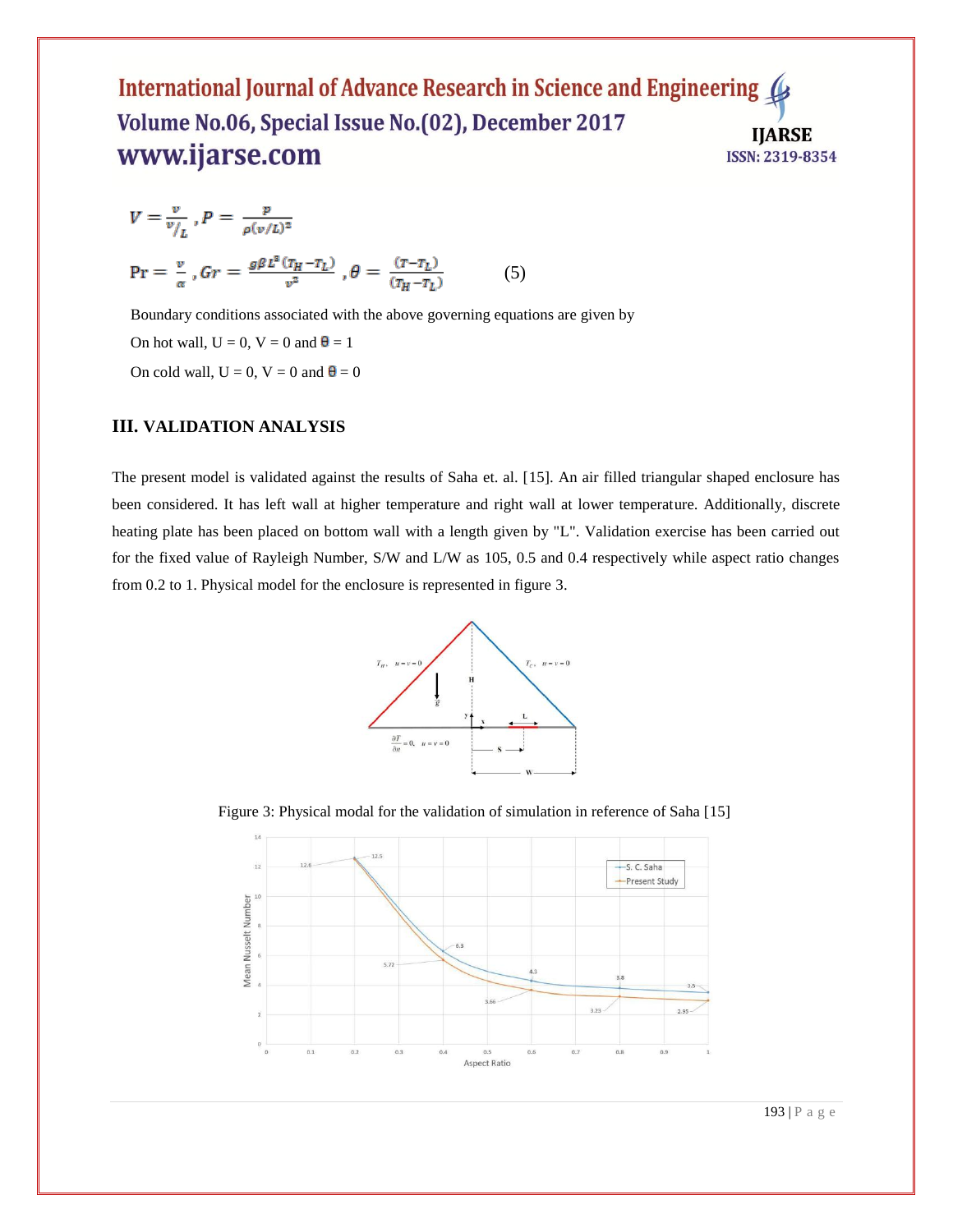Figure 4: Comparison of mean Nusselt Number between present study and reference study by Saha [15] Figure [4](#page-6-0) shows that both studies follow the same pattern for the various values of aspect ratio. Validation has been concluded with the maximum error of +0.18. This validation study has been considered regarding the selecting parameters of characteristic length to be used for various calculations. In reference of [15], characteristic length has been considered as sum of length of left wall at high temperature and length of discrete heating element for Nusselt Number while it has been considered as altitude "H" (refer figure 3) for Rayleigh Number Calculations.

## <span id="page-6-0"></span>**IV. RESULTS AND DISCUSSION**

This section deals with the results in the form of streamlines, isotherm and value of the Nusselt number for the simulation of physical domain (figure 1). Simulation has been carried out at the different values of Grashof Number for the different values of S/L.

#### **4.1. Flow Field Analysis**

The problem has been investigated for the thermal analysis of natural convection flow inside trapezoidal shapes enclosure. The result of streamlines are illustrated in figure 5 for the Grashof number 10e4. From streamlines, it has been observed that clockwise rotational vortexes have been generated as a result of natural convection. With the increase in S/L, it has been also observed that the length of vortex generated has been increased due to increase in distance between hot and cold wall. The ow circulation inside the cavity begins when the hot fluid adjacent to left hand side wall rises above due to buoyancy forces and then circulated in a clockwise direction due to the inclination of side towards the right hand side. Consequently, the nature of streamlines does not change significantly with the increase in Rayleigh Number, refer Fig. 6 and Fig. 7. From the figure 8, it has been observed that the strength of the fluid increases with the increase in Rayleigh Number which also states that buoyancy force domination increases over viscous force.

#### **4.2. Heat Flow Analysis**

For the isotherm contours, the effect of Grashof number  $(Gr = 104, 105, and 106)$  and inclination angle of inclines wall (S/L ratio = 0.1 to 1.0) were examined. Isotherm lines represent the thermal field inside an enclosure. At low value of Grashof number, 104, pattern of isotherm is similar to the conduction as buoyancy driven convection is weaker. From the figure 5, it appears that isotherm lines are densely packed near to hot wall. With the flow of air in clockwise direction, isotherm lines from the top of the enclosure were disturbed providing variation in the range of temperature.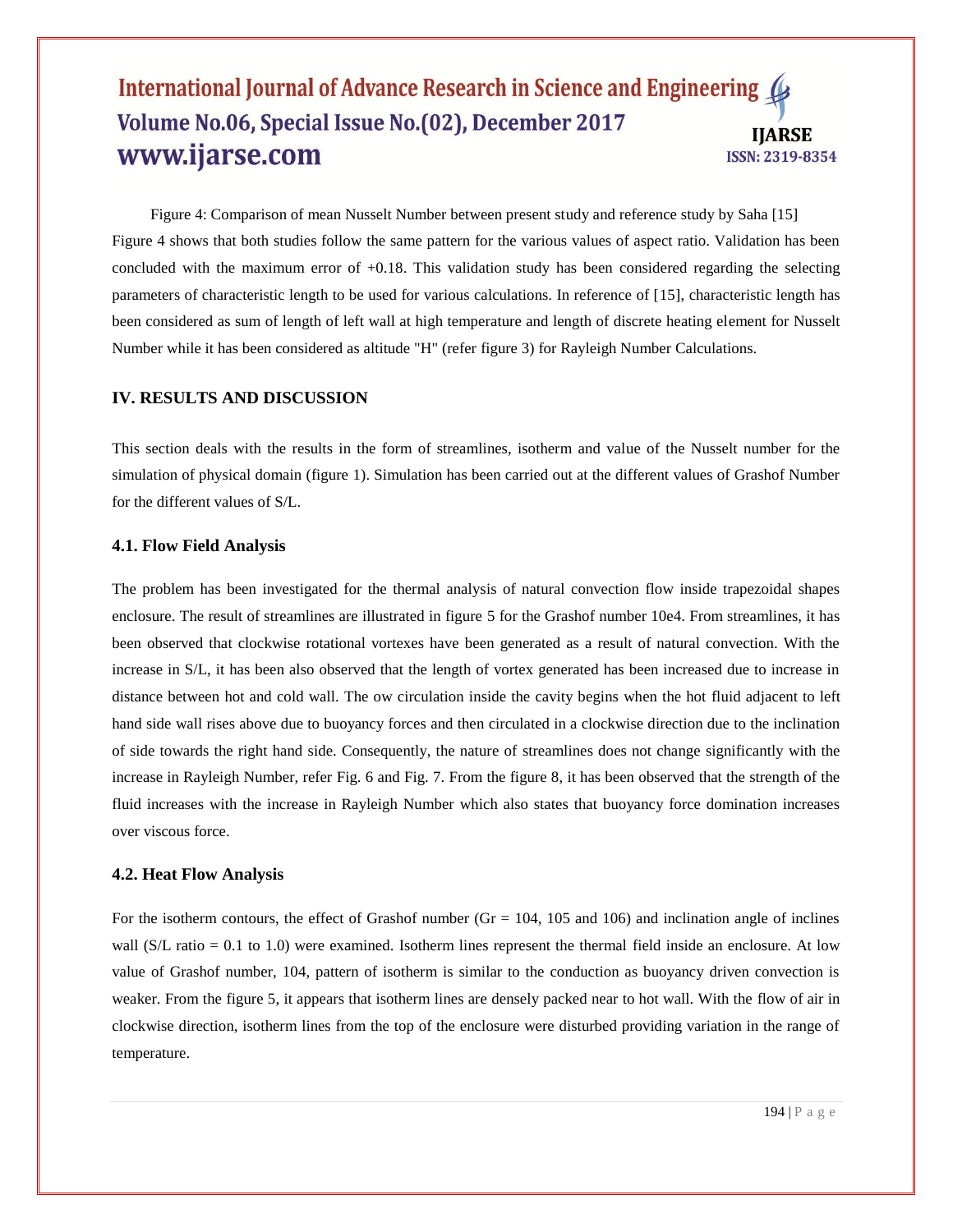For Gr = 105 and 106, convection initiate dominating conduction for the heat flow which results in increasing value of average Nusselt Number and buoyancy driven flow while the nature for the isotherm remains same. Isotherm for the Grashof Number can be observed from the fig. 6 and fig. 7. Average Nusselt number plot has been represented in figure 9.

 $S/L$ 



Figure 5: Isotherm and Streamlines for the various





 $0.5$ 

Figure 6: Isotherm and Streamlines for the various value

```
of S/L at Gr. = 105
```


Figure 7: Isotherm and Streamlines for the various value of S/L at Gr. = 106





Figure 9: Value of Nusselt Number at Gr. =  $10^4 - 10^6$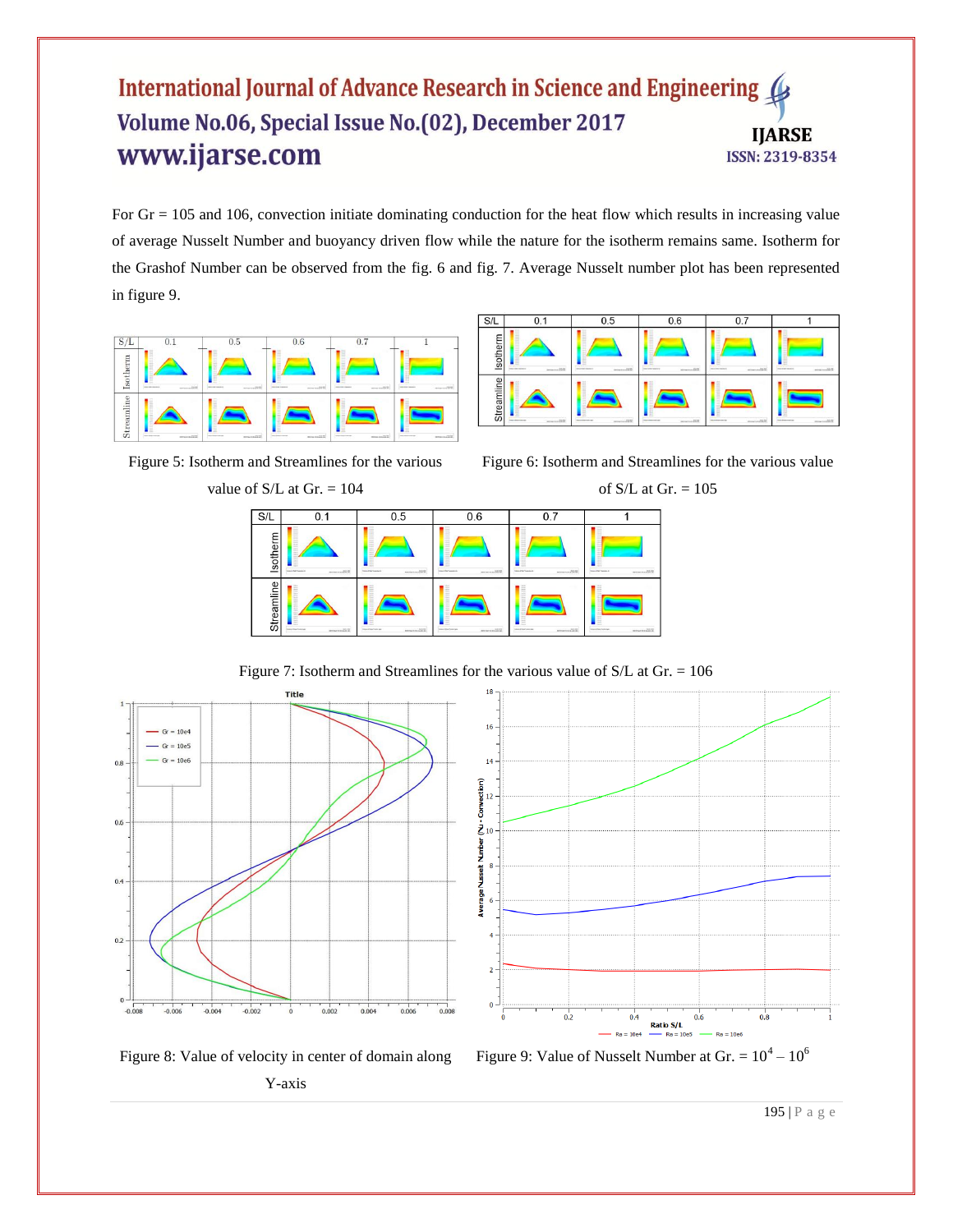# **V. CONCLUSION**

This section elaborates the finding of present study for the shape of trapezoidal under three different conditions at different Grashof Numbers.

- After a value of S/L ratio 0.3, value of Nusselt Numbers tends to constant at Gr.  $10^4$ .
- Optimum shape for an attic space of a building can be considered with S/L ratio of 0.2.
- Regarding the aspect ratio to be considered for an attic space, we can refer the study conducted by Saha et. al. [15] and it has been also validated with the computation simulation that after 0.6 aspect ratio, value of Nusselt Number is not decreasing and tends to constant value.

#### **REFERENCES**

- 1. Corcione M., Effects of the thermal boundary conditions at the sidewalls upon natural convection in rectangular enclosures heated from below and cooled from above, *Int. J. Therm. Sci. 42 (2003) 199–208.*
- 2. Saravanan S., Hakeem A.K.A., Kandaswamy P., Hydromagnetic natural convection in a partially heated cavity, *Int. J. Heat Technol. 25 (2007) 131–136.*
- 3. Cheikh N.B., Beya B.B., Lili T., Influence of thermal boundary conditions on natural convection in a square enclosure partially heated from below, *Int. Commun. Heat Mass Transfer 34 (2007) 369–379.*
- 4. Corvaro, F., and Paroncini, M., 2007, Experimental Analysis of Natural Convection in Square Cavities Heated From Below With 2D-PIV and Holographic Interferometry Techniques, *Exp. Therm. Fluid Sci., 31, pp. 721–739.*
- 5. A.Dalal, V. Eswaran, G. Biswas, Natural convection around a heated square cylinder placed in different angles inside an enclosure, *Heat and mass transfer conference, 2008, Paper No.45.*
- 6. Davis G.D., Natural convection of air in a square cavity: A bench mark numerical solution, International Journal for Numerical Methods in Fluids, 2005
- 7. Kumar S, CFD analysis of natural convection in differentially heated enclosure, 2009.
- 8. Thakur H.C., Bhattacharyya T.K., Natural convection in circular segment, 7th ISHMT-ASME Heat and Mass Transfer Conference, 2006
- 9. Chen C.L. and Cheng C.H., Buoyancy induced flow and convective heat transfer in an inclined arc shape enclosure, [International Journal of Heat and Fluid Flow,](http://www.sciencedirect.com/science/journal/0142727X) 2002
- 10. Ridouane E.H., Campo A., Mohammed Hasnaoui, Turbulent natural convection in an air-filled isosceles triangular enclosure, International Journal of Heat and Fluid Flow 27 (2006) 476–489.